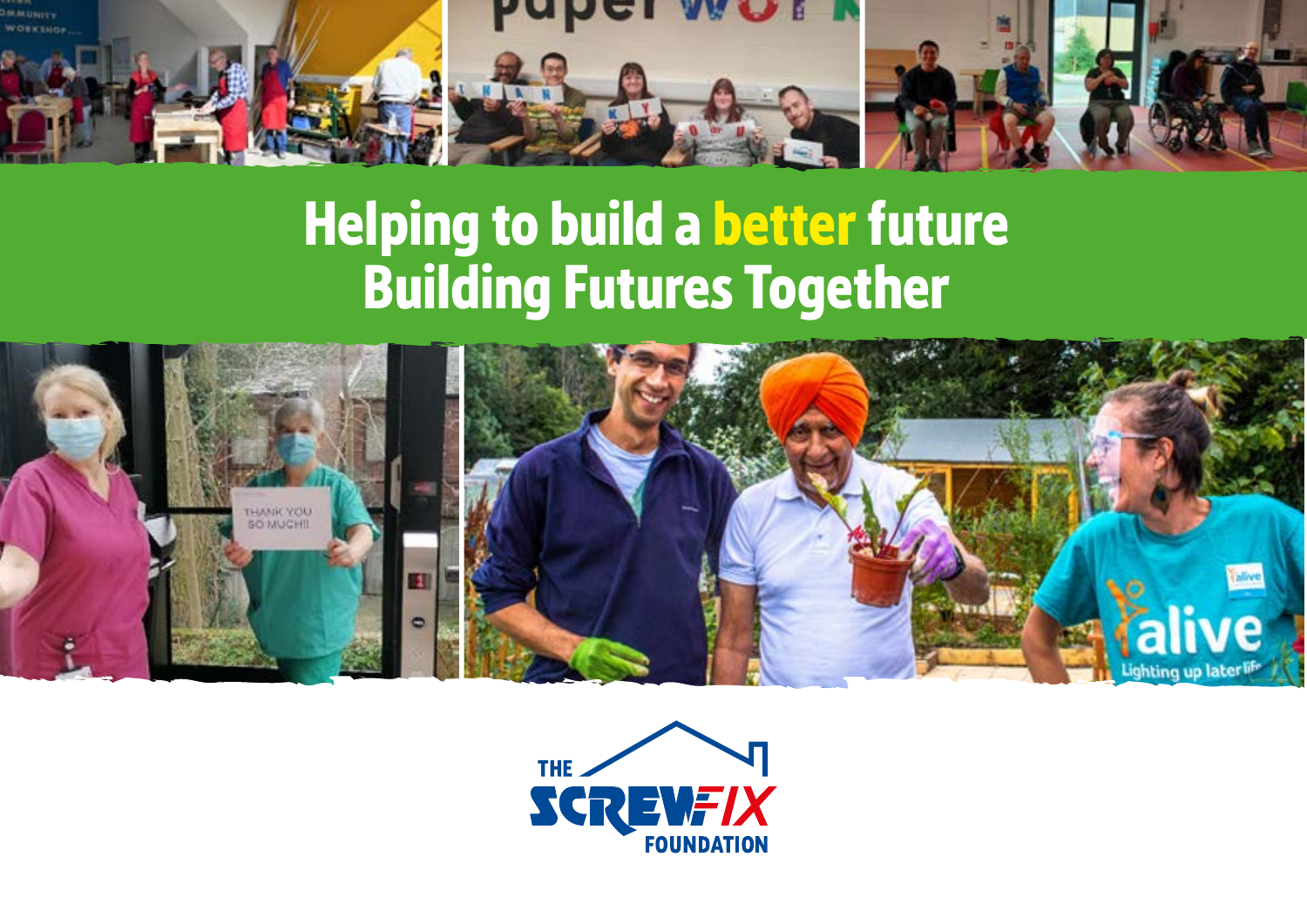

We are passionate about making a difference to those in need.

We are a grant-making charity with a clear charitable purpose to support projects that improve, fix and repair buildings, homes and facilities specifically used by **PEOPLE IN NEED** throughout the UK.

We donate grants in the region of £5,000 to charities and not for profit organisations. Prioritising those that will create a longer-term difference and where our donation will make an impact and fund the total cost (or the majority) of a project.

> **The Screwfix Foundation is governed by the Board of Trustees and managed by The Screwfix Foundation Manager.**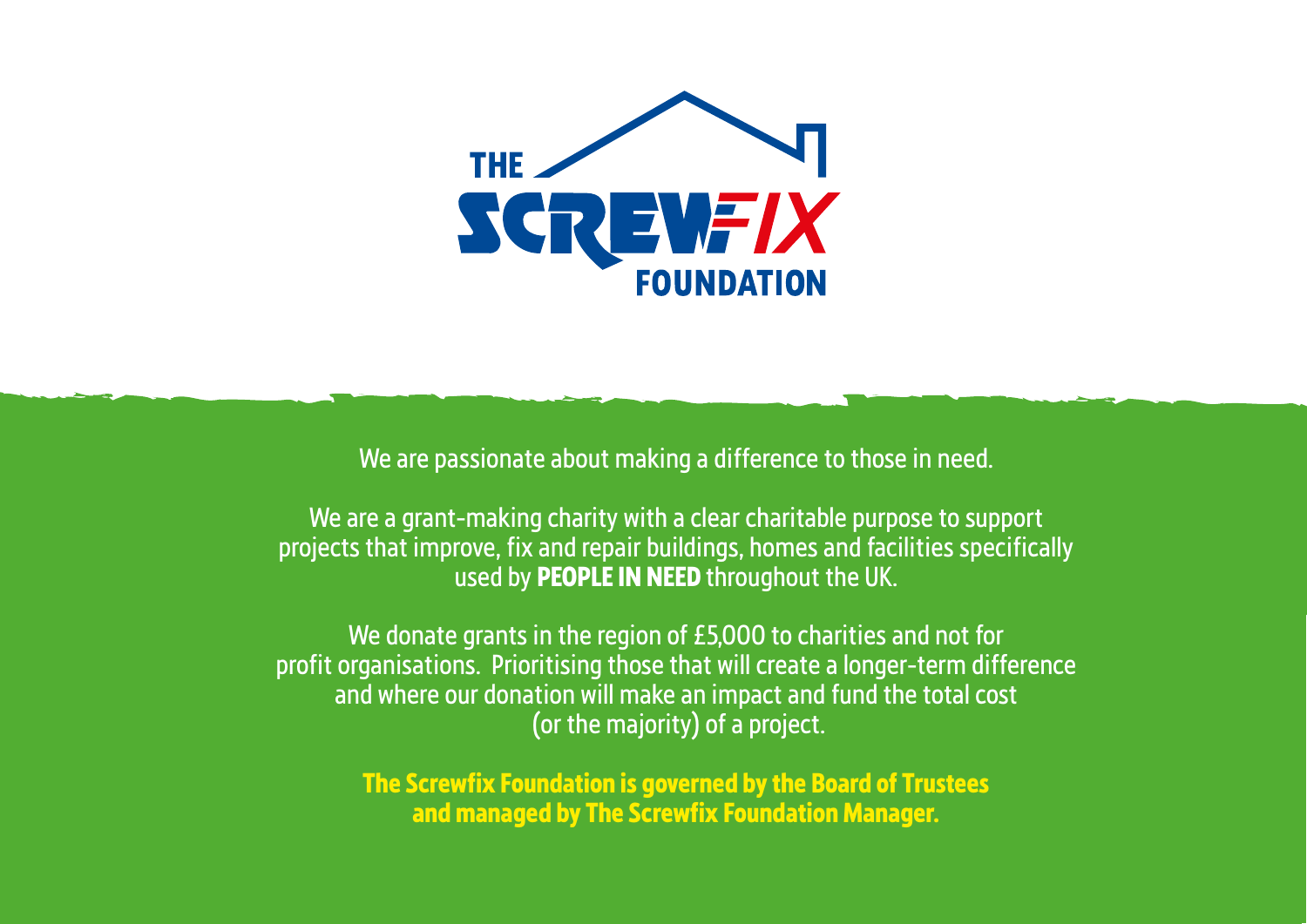# **FUNDING CRITERIA**

**To be considered for a grant, your organisation AND project must meet the criteria noted below:**

### **Organisation criteria**

#### **Your organisation must be a charity or not for profit company based in the UK and:**

- Registered as a charity in England, Wales, Scotland or Northern Ireland; or
- Registered as a Not for Profit company at Companies House or the registered on the FCA mutuals register; or
- Specialist Not For Profit School

### **Project eligibility**

We fund projects which improve a physical building (or land attached to it) that is used by people in need. **The types of projects we fund are:**

- Improved energy efficient lighting & heating
- Installation of new kitchen, bathroom etc.
- Installation of a sensory room
- General painting & decorating
- Improving safety and security of a building

We are unable to donate products or vouchers from Screwfix and unable to fund:

- Items that are easily removable from a property such as soft furnishings, curtains, tables, chairs etc.
- White goods or electronic items
- Grants for research
- Purchase of vehicles
- Purchase of garden machinery or removeable furniture such as lawnmowers, chairs or plants.
- Repayment of loans
- Annual Rent or service charges
- Sponsorships
- Salaries

**We do not support projects which will used by general members of the public i.e., sports clubs and associations, uniformed groups such as scout and girl guide groups or organisations that support wildlife or animals as their main beneficiary.** 



# **APPLYING FOR FUNDING**

## **Applying for funding**

We can only accept applications that are completed online **www.screwfix.wufoo.com**

To complete the application you will need to provide details on your organisation and project:

### • **Organisation details:**

You will need to tell us a bit about your organisation; including the registered name, address, legal form, purpose and who you help.

• **Project details:** 

You will need to provide details on the number of direct beneficiaries that will be impacted by the project, who will benefit from the project and detail what you are requesting funding for. Please think carefully about your project and whether you can accept a partial award and how funding will be raised if the total project is in excess of £5,000. To review your application, we will need to have certainty that your project will go ahead.